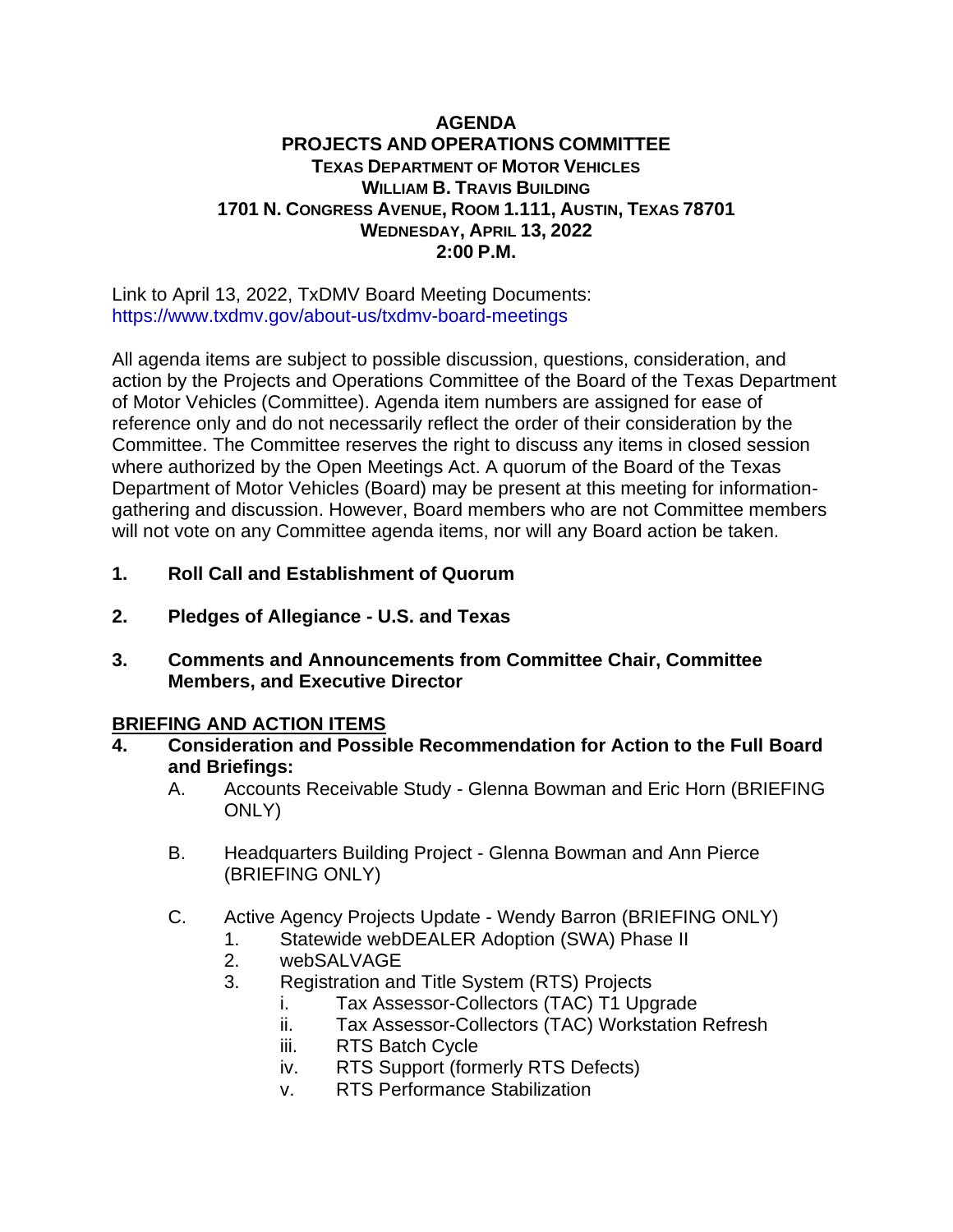- 4. Digital License Plates (DLP)
- 5. Call Center Upgrade Phase II
- 6. Texas International Registration Plan (TxIRP) Upgrade
- 7. Texas by Texas (TxT)
- 8. Motor Carrier Credentialing System (MCCS) Rewrite
- D. Replace Balanced Scorecard with Key Performance Indicators for the Department's Performance Measurement System - Daniel Avitia (ACTION ITEM)

## **CLOSED SESSION**

**5. The Committee may enter into closed session under one or more of the following provisions of the Texas Open Meetings Act, Government Code Chapter 551:**

**Section 551.071** - Consultation with and advice from legal counsel regarding: - pending or contemplated litigation, or a settlement offer;

- a matter in which the duty of the attorney to the government body under the Texas Disciplinary Rules of Professional Conduct of the State Bar of Texas clearly conflicts with Government Code Chapter 551; or any item on this agenda.

#### **Section 551.074** - Personnel matters.

- Discussion relating to the appointment, employment, evaluation, reassignment, duties, discipline, and dismissal of personnel.

**Section 551.076** - Deliberation Regarding Security Devices or Security Audits; Closed Meeting.

- the deployment, or specific occasions for implementation, of security personnel or devices; or

- a security audit.

**Section 551.089** - Deliberation Regarding Security Devices or Security Audits; Closed Meeting.

- security assessments or deployments relating to information resources technology;

- network security information as described by Section 2059.055(b); or

- the deployment, or specific occasions for implementation, of security personnel, critical infrastructure, or security devices.

### **6. Action Items from Closed Session**

- **7. Public Comment**
- **8. Adjournment**